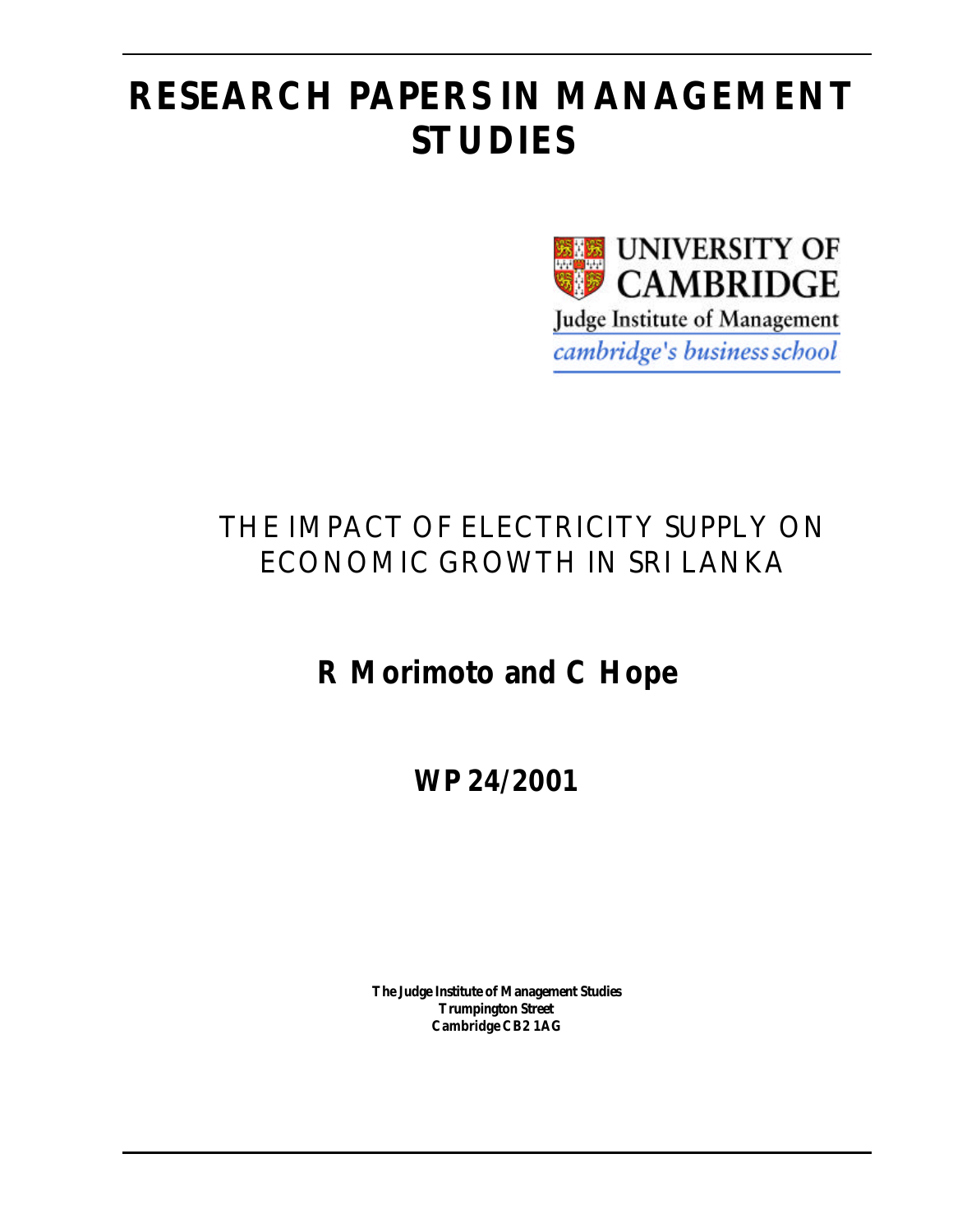# **The impact of electricity supply on economic growth in Sri**

### **Lanka**

Risako Morimoto and Chris Hope

Judge Institute of Management Studies, University of Cambridge<sup>1</sup>

#### **Abstract**

 $\overline{a}$ 

This paper applies to Sri Lanka a simple econometric model developed by Yang (2000) who found a bidirectional causal relationship between gross domestic product (GDP) and electricity consumption in Taiwan for the period 1954 – 1997. We find that current as well as past changes in electricity supply have a significant impact on the change in real GDP in Sri Lanka. An extra economic output of 88000 to 137000 Rupees is predicted for every 1MWh increase in electricity supply.

<sup>&</sup>lt;sup>1</sup> Judge Institute of Management Studies, Trumpington Street Cambridge CB2 1AG UK; Tel: + 44 (1223) 339700; Fax: + 44 (1223) 339701; Email: RM253@cam.ac.uk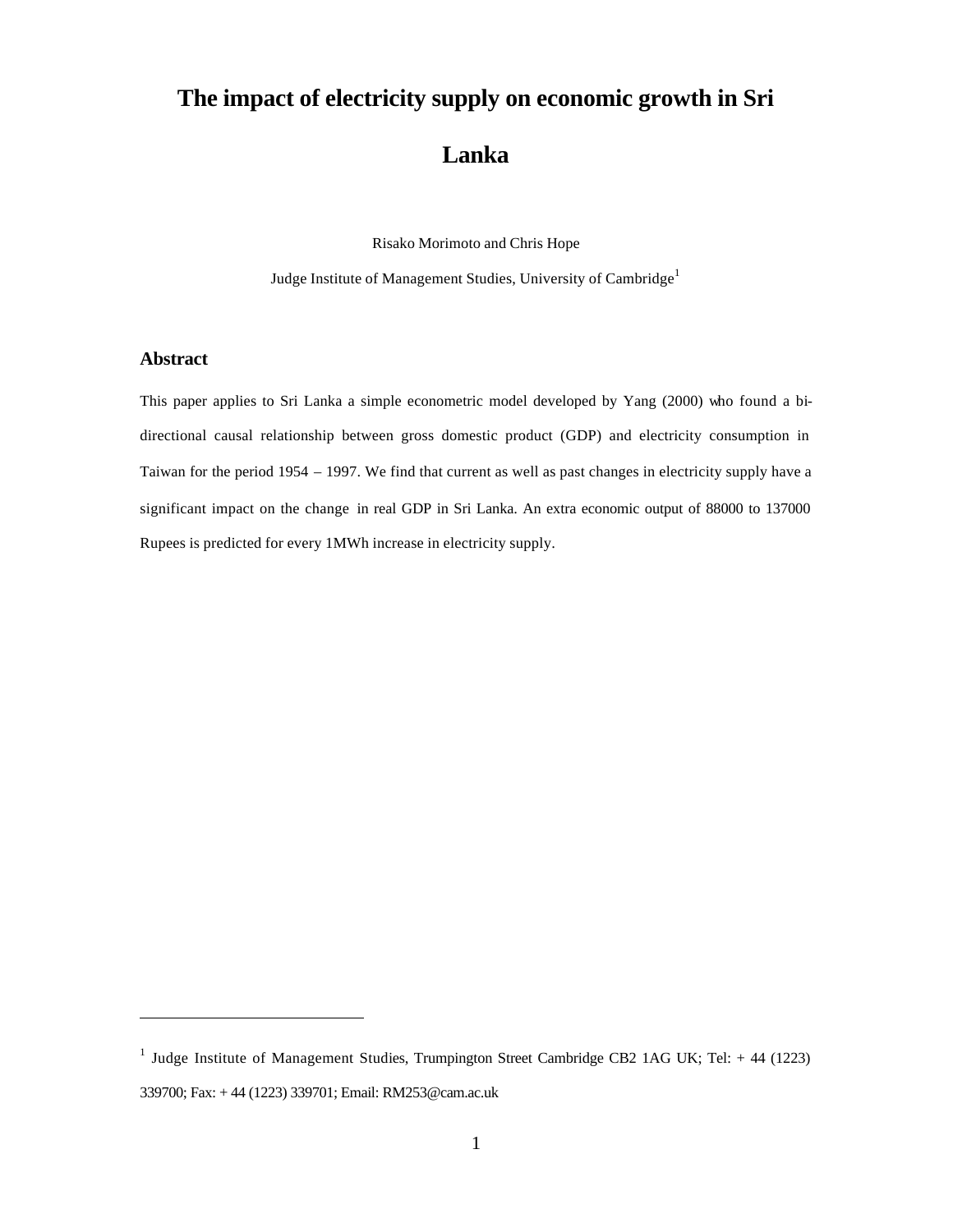#### **Introduction**

 $\overline{a}$ 

Today, many developing countries are facing power shortage problems. An adequate and regular power supply may be one of the most crucial factors which supports economic growth in developing countries. According to a study on the relationship between electricity use and economic development conducted by Ferguson et al (2000), there is a strong correlation between electricity use and economic development*<sup>2</sup>* .

The Pearson correlation coefficient between growth in annual electricity use and average annual economic growth for Sri Lanka during the period 1971 – 1995 is 0.993 (Ferguson et al, 2000)*<sup>3</sup>* . Figure 1 shows this strong correlation between average annual growth rates of Gross Domestic Product (GDP) and electricity demand in Sri Lanka between 1984 and 1997 (CEB 1999). Energy demand in Sri Lanka is mainly met by hydropower so that electricity supply decreases severely when the country is hit by serious droughts. This has led to a dramatic decline in its economic growth. In particular, serious droughts in 1996 meant that Sri Lanka experienced a severe power crisis which adversely affected the economy in 1996.

<sup>&</sup>lt;sup>2</sup> Similar studies are, for example, Ramcharran (1990); Huang (1993); Mashi and Mashi (1996); Asafu-Adjaye (2000).

 $3$  Their analysis uses electricity consumption in kWh as the energy use variable and GDP (Gross Domestic Product) at PPP (purchasing power parities) in 1995 US dollars.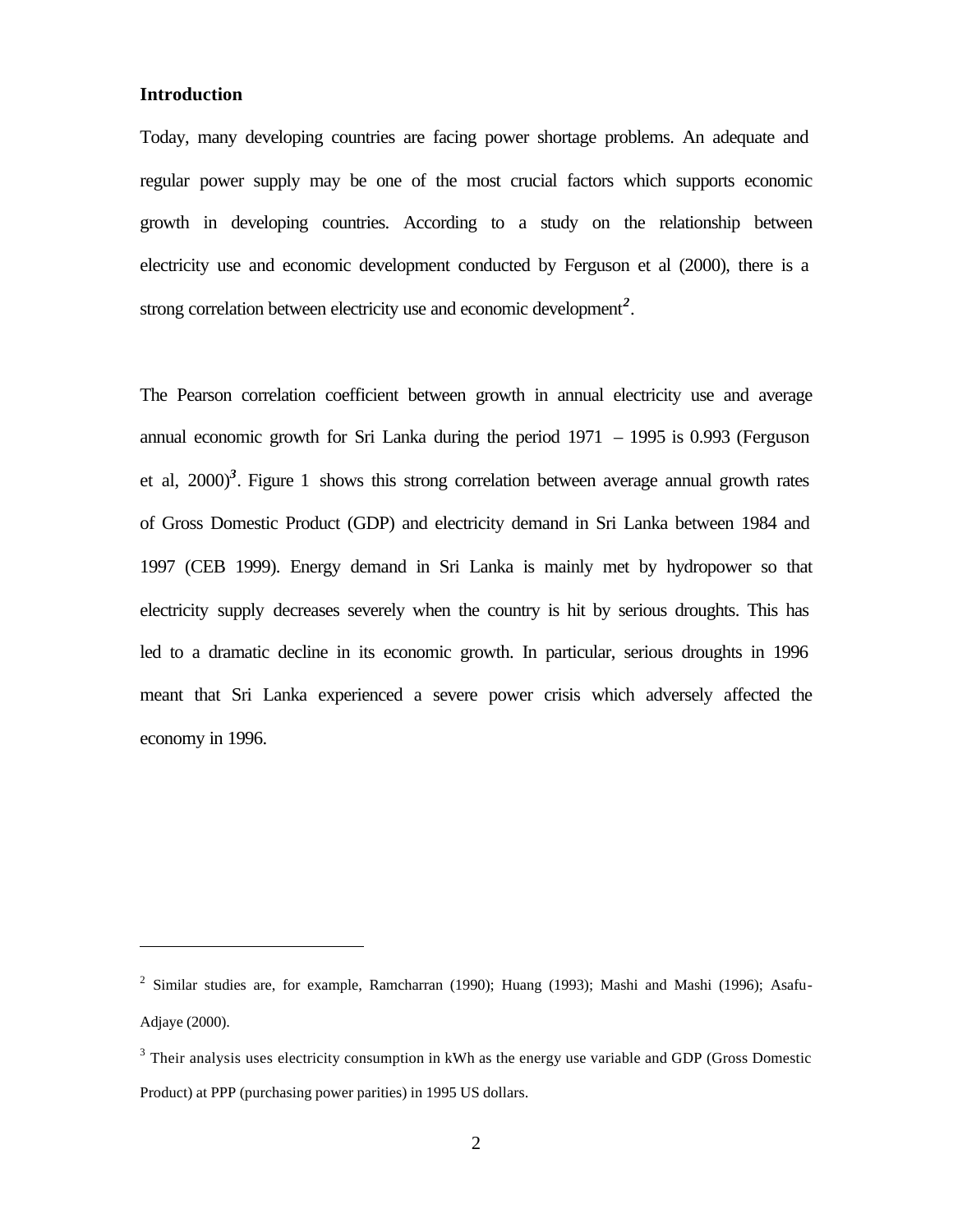Annual GDP Growth Rate



**Figure 1 GDP and Electricity demand growth rates in Sri Lanka**

Source: CBSL (1998); Statistical Digests of relevant years (Information Management Branch CEB)

Reducing the incidence of power shortages is one of the main incentives for the development of new generating capacity in many developing countries. In a previous paper we have found that the expected increase in economic output due to increased electricity supply (designated as EO, for 'Economic Output') was the parameter whose uncertainty had the largest effect on the Net Present Value of a large dam project in Sri Lanka (Morimoto and Hope, 2001). Hence the aim of this study is to examine the impact of electricity supply on economic growth in Sri Lanka. The model used in this research was developed by Yang (2000) who found a bi-directional causal relationship between gross domestic product (GDP) and electricity consumption in Taiwan for the period 1954 – 1997. The results will be useful both for macroeconomic planners, and for decision makers involved in electricity supply projects, such as new dams.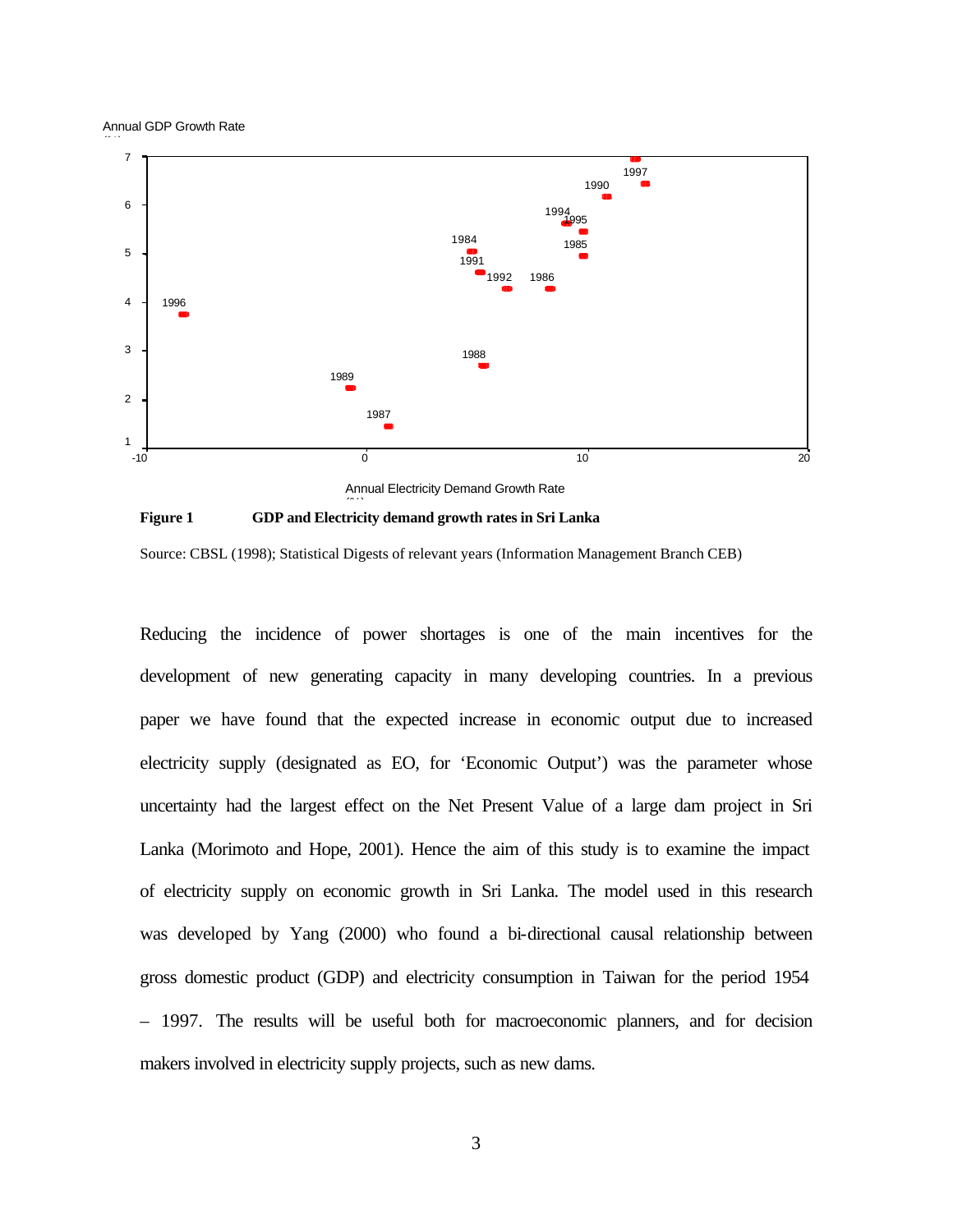The next section describes the methodology of this study, followed by the presentation of the results. The final section applies the analysis to obtain a better estimate of the parameter EO.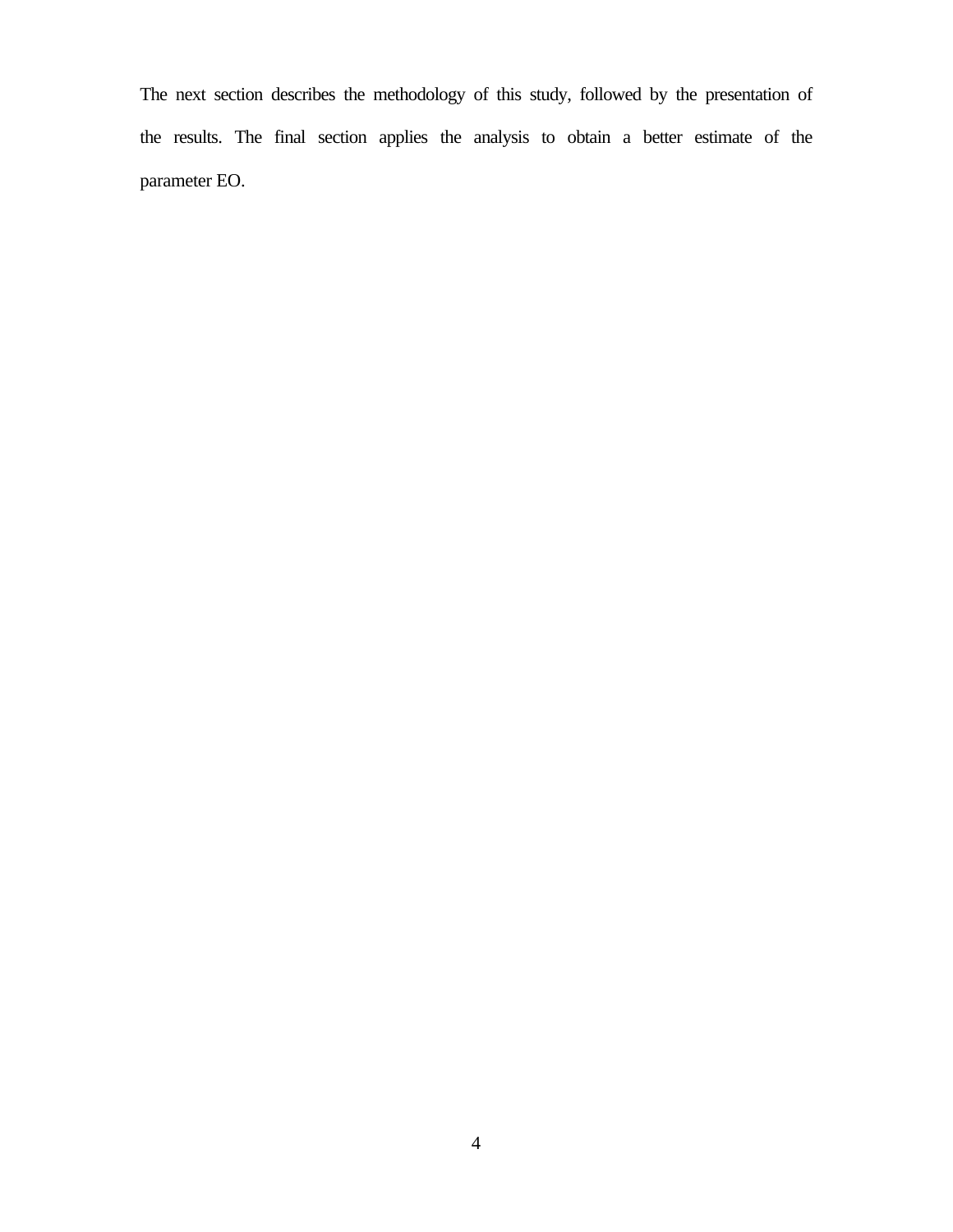#### **Methodology**

Yang (2000) employed the Granger-causality test and found that electricity shortages could restrain economic growth in Taiwan. He used first differenced real GDP as a dependent variable, with lagged first differenced electricity consumption and lagged first differenced real GDP as independent variables in the model described in Equation (1).

**DGDP**<sub>t</sub> = a + 
$$
\sum_{i=1}^{3}
$$
 b<sub>i</sub> **DGDP**<sub>t-i</sub> +  $\sum_{i=1}^{2}$  c<sub>i</sub> **DELECT**<sub>t-i</sub> + u<sub>t</sub> (1)

where  $\Delta GDP_t$  = first differenced real GDP in Taiwan at time t,  $\Delta ELECT_{t-i}$  = first difference of electricity consumption in Taiwan at time t-i and  $u_t$  = error term at time t.

Yang did not present the estimated coefficients of the equation in his paper. However, he estimated another model without ΔELECT<sub>*t*-*i*</sub> and obtained Akaike's final prediction errors (error values which are used to select appropriate independent variables and lag specifications) for both models with and without  $\Delta ELECT$ <sub>*t*-*i*</sub>. He found that the Akaike's final prediction error for the equation with  $\Delta E L E C T_{t-i}$  was smaller than the one without ΔELECT*<sup>t</sup>* <sup>−</sup>*<sup>i</sup>* , which supports the hypothesis that electricity consumption *Granger-caused* GDP in Taiwan.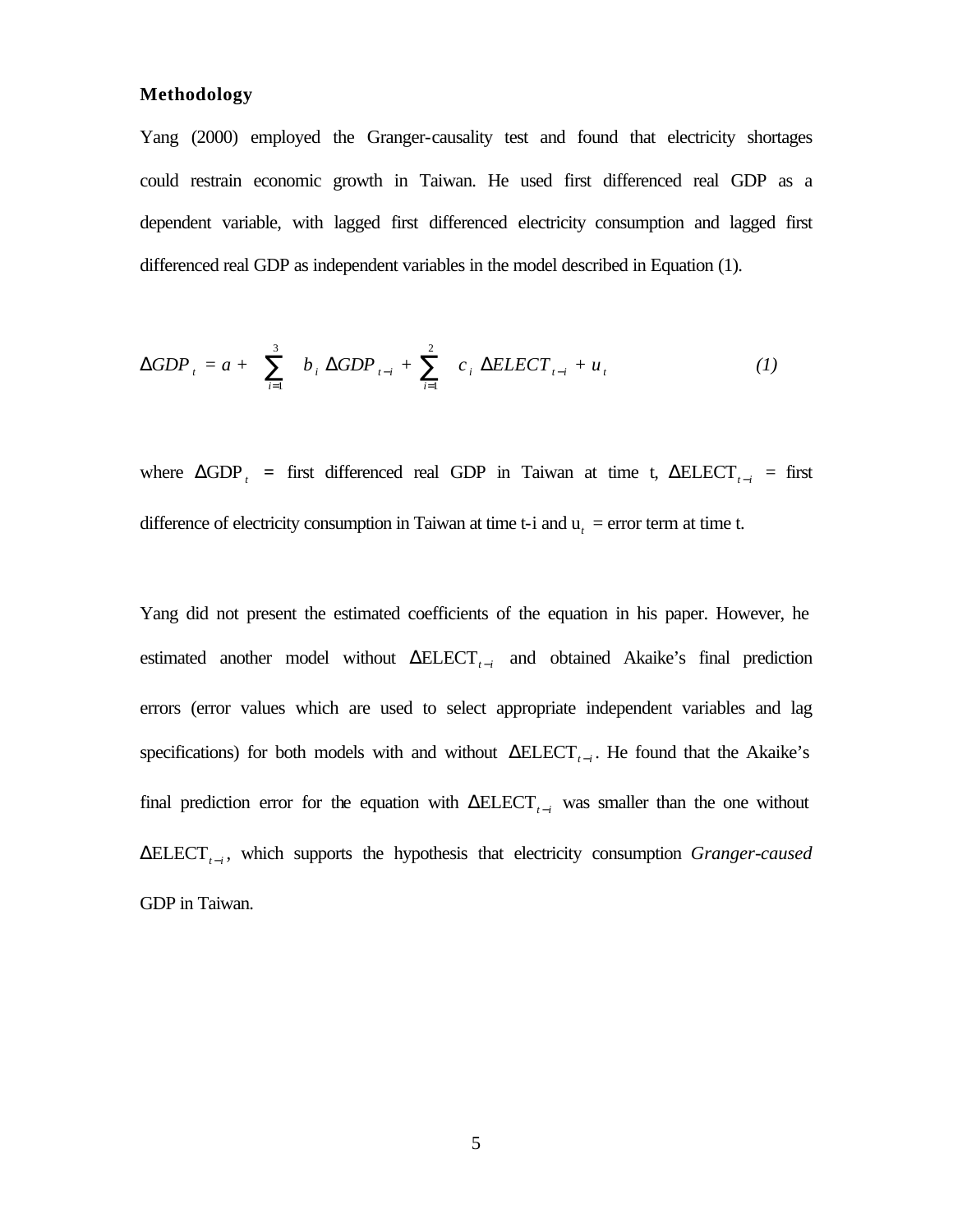Since Sri Lanka does not import or export electricity, the amounts of electricity production and consumption are the same<sup>4</sup>. Thus, in this paper, annual electricity production will be used instead of electricity consumption. The current electricity consumption was not included in Yang's model as his model was purely to investigate the directions of the causality<sup>5</sup>. However, according to Yang, the current electricity consumption is included in the estimation of a production function in research publications on Taiwanese economic growth. In the case of Sri Lanka, the change in electricity production at time t, ΔELECTt, should also be included, as GDP growth at time t seems highly dependent on electricity supply at time t (see Figure 1). Hence, the following slightly modified equation is used in this study.

**DGDP**<sub>t</sub> = a + 
$$
\sum_{i=1}^{3}
$$
 b<sub>i</sub> **DGDP**<sub>t-i</sub> +  $\sum_{i=0}^{2}$  c<sub>i</sub> **DELECT**<sub>t-i</sub> + v<sub>t</sub> (2)

Where  $\triangle GDP_t$  = first differenced real GDP in Sri Lanka at time t,  $\triangle ELECT_{t-i}$  = first difference of electricity production in Sri Lanka at time t-i, and  $v_t$  = error term at time t. Equation (2) implies that change in real GDP at time t is a function of past changes (with yearly lags up to t-3) in real GDP and of current as well as past changes in electricity supply (with yearly lags up to t-2).

<sup>&</sup>lt;sup>4</sup> See UN Energy Statistics Year book.

<sup>&</sup>lt;sup>5</sup> A time series is said to *Granger-cause* another time series Y if the prediction error of current Y declines by using past values of X in addition to past values of Y.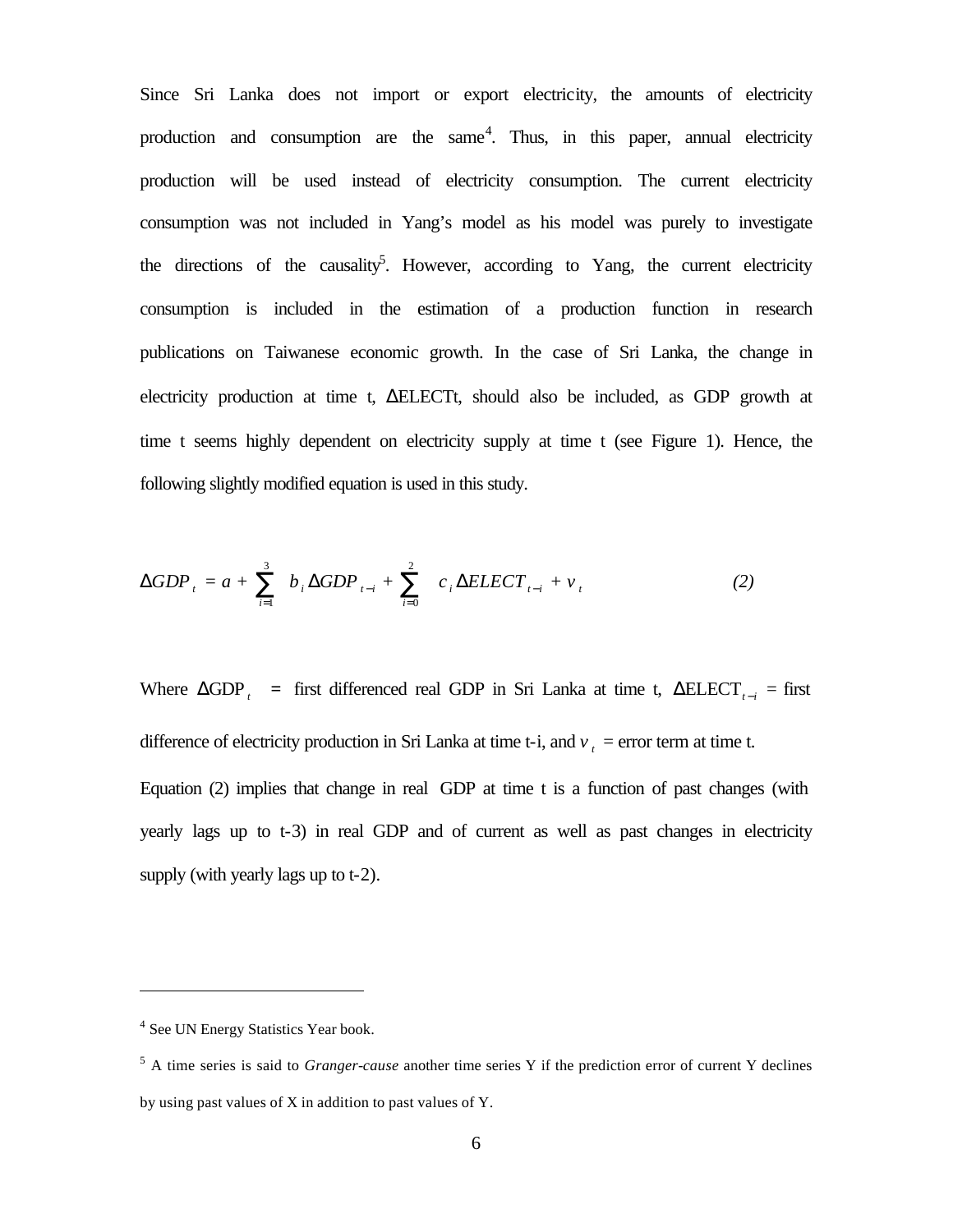#### **Results**

 $\overline{a}$ 

Annual data for the period 1960-1998 for real GDP (Billion Rs) and for electricity production (Million kWh) in Sri Lanka are used (See Figures 2 & 3)<sup>6</sup>.



**Figure 2 Electricity production in Sri Lanka (Million kWh)**

Source: UN Energy Statistics Year Book (various years); UN Monthly Bulletin of Statistics (various years)

<sup>&</sup>lt;sup>6</sup> The nominal GDP are transformed into real GDP in 1998 prices using GDP deflators, which is the same transformation method as Yang's.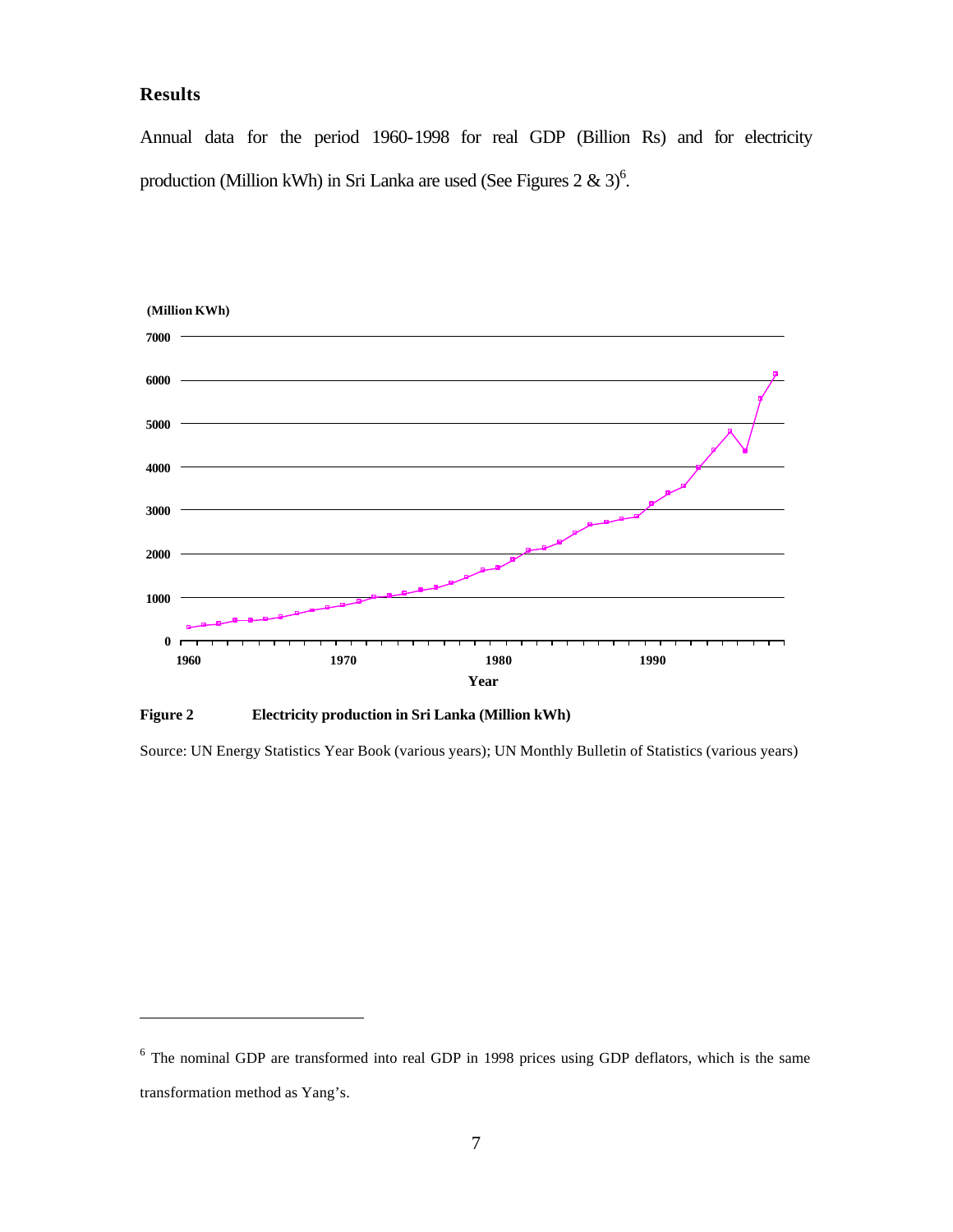

**Figure 3 Real GDP in Sri Lanka (Million Rs)**

 $\overline{a}$ 

Source: IMF IFS Year Book (various years); Pesaran *et al* (1998)

Before estimating the model, the stationarity of dependent and independent variables are examined in order to meet the condition of using Yang's Granger causality model. Although both GDP and electricity production are non stationary, their first differenced values are stationary according to the result from the Augmented Dickey-Fuller (ADF) test for stationarity and unit roots<sup>7</sup>. Moreover, the cointegration test for the series of GDP

<sup>&</sup>lt;sup>7</sup> The ADF test statistics show the values of 1.95 and 0.85 for the variables GDP and ELECT respectively, which are insignificant at the 5% level. However, the ADF test shows the values of  $-4.68$  and  $-5.97$  for a first difference of GDP and ELECT respectively, which are both significant at the 5% level. See basic econometrics textbooks such as Greene (2000) for more details about the ADF tests.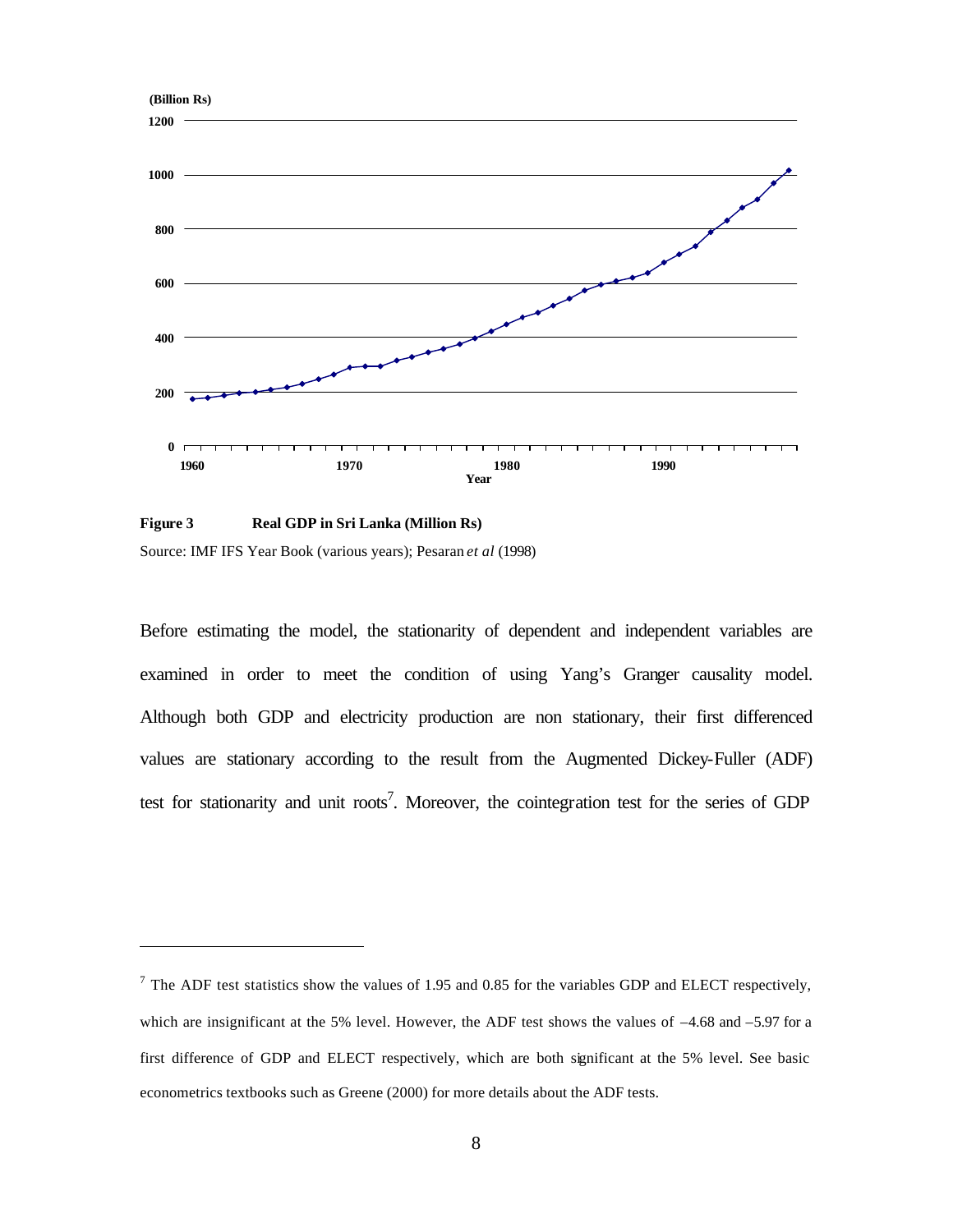and electricity production is also satisfied, therefore the standard Granger causality test can be applied<sup>8</sup>.

Equation (2) is estimated by a standard ordinary least square (OLS) regression analysis with 35 observations and the result is presented in Table I column 1. The value for the model fit (adjusted  $R^2 = 70\%$ ) is reasonable for this type of growth model<sup>9</sup>. All the coefficients of  $\triangle GDP$ <sub>t-i</sub> are insignificant at the 5% level individually (t-tests) and simultaneously  $(F-test)^{10}$ . Therefore they are dropped from the model, which is then reestimated<sup>11</sup>. The results are presented in Table I column 2. All the coefficients of  $\Delta E L E C T_{t-i}$  in the model (2) are significant at the 5% level. The result implies that current as well as past changes in electricity supply have a significant impact on the change in real GDP. According to the specification in Column 2 in Table I, one unit change in  $\Delta$ ELECT<sub>*t*</sub></sub>,  $\Delta$ ELECT<sub>*t*-1</sub>, and  $\Delta$ ELECT<sub>*t*-2</sub> separately leads to changes in  $\Delta$ GDP<sub>*t*</sub> of 38.2, 30.0 and 44.1 units respectively. In other words, 1MWh increase in electricity supplies at time t, t-1, and t-2 results in economic growth at time t of 38200Rs, 30000Rs, and 44100Rs respectively. The coefficient of  $\triangle ELECT$  <sub>*t*-2</sub> is larger than the coefficients of

 $8$  The unit root tests for residuals shows the value of  $-2.5$ , which is insignificant at the 5% level.

 $9<sup>9</sup>$  Its diagnostic test shows that there are no serial correlation or heteroscedasticity problems.

<sup>&</sup>lt;sup>10</sup> F-test for the null hypothesis of all the coefficients of  $\Delta GDP_{t-i}$  being insignificant simultaneously shows the values of 0.72 with p-value 0.56.

 $11$  This bi-variate relationship between growth of GDP and electricity production may be over-estimated, as the usual production function also includes capital and labor. Hence, in future work, capital and labor parameters could also be included to improve the model.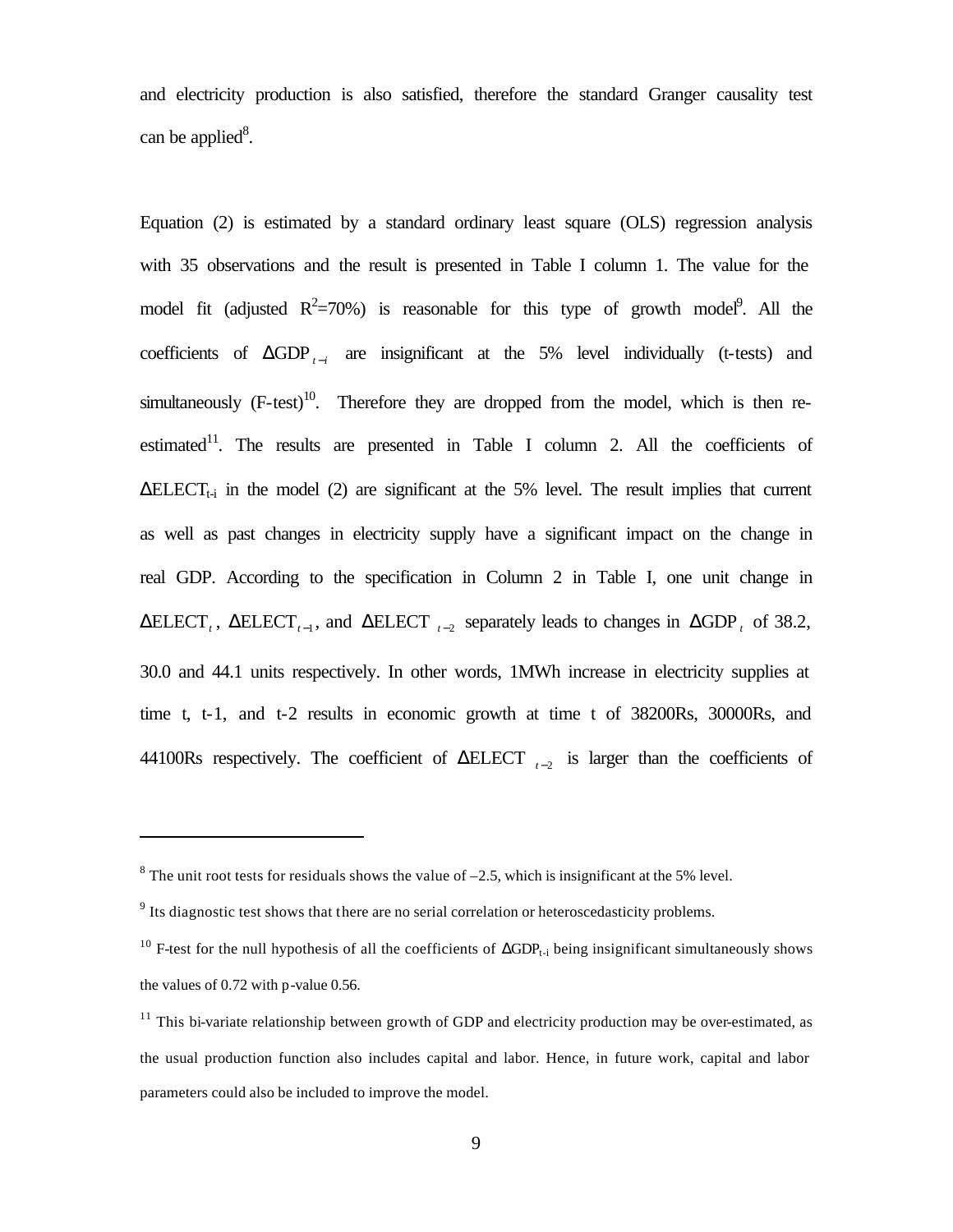$\Delta ELECT$ <sub>t</sub> and  $\Delta ELECT$ <sub>t-1</sub>, which is surprising, as it is generally expected that the impact decays as time passes. However, the above result could be due to time lags in the system, so that increased electricity supply takes some time to have its full effect on GDP growth.

| <b>Explanatory variables</b>     | (1) Original model | $(2) \triangle GDP_{t-i}$ all | (3) $\triangle ELECT_{t-3}$ |
|----------------------------------|--------------------|-------------------------------|-----------------------------|
|                                  |                    | eliminated                    | added to $(2)$              |
| Intercept                        | 7072               | 7710                          | 7138                        |
|                                  | $(2.4)$ *          | $(3.4)*$                      | $(3.2)*$                    |
| $\Delta\text{GDP}_{t-1}$         | 0.15               |                               |                             |
|                                  | (0.8)              |                               |                             |
| $\triangle$ GDP $_{t-2}$         | $-0.22$            |                               |                             |
|                                  | $(-1.0)$           |                               |                             |
| $\triangle$ GDP <sub>t-3</sub>   | $0.12\,$           |                               |                             |
|                                  | (0.8)              |                               |                             |
| $\triangle ELECT_t$              | 37.2               | 38.2                          | 34.2                        |
|                                  | $(4.6)*$           | $(7.2)$ *                     | $(5.8)*$                    |
| $\triangle$ ELECT <sub>t-1</sub> | 25.5               | $30.0\,$                      | 24.2                        |
|                                  | $(1.8)$ **         | $(4.9)*$                      | $(3.4)*$                    |
| $\triangle$ ELECT <sub>t-2</sub> | 46.4               | 44.1                          | 37.7                        |
|                                  | $(2.4)$ *          | $(4.5)*$                      | $(3.6)*$                    |
| $\triangle ELECT_{t-3}$          |                    |                               | 22.0                        |
|                                  |                    |                               | (1.5)                       |
| Adjusted $R^2$                   | $0.70\,$           | 0.71                          | $0.72\,$                    |

**Table I. OLS estimates of first differenced real GDP (DGDP***<sup>t</sup>* **) in Sri Lanka for the period 1960-1998** 

Note: The sample size is 35. The figures in parenthesis are t-values. \* significant at the 5 % level; \*\* significant at the 10 % level;  $ΔGDP<sub>t−i</sub>$  = first differenced real GDP in Sri Lanka at time ti, *DELECT*<sub>t−i</sub> = first difference of electricity production in Sri Lanka at time t-i.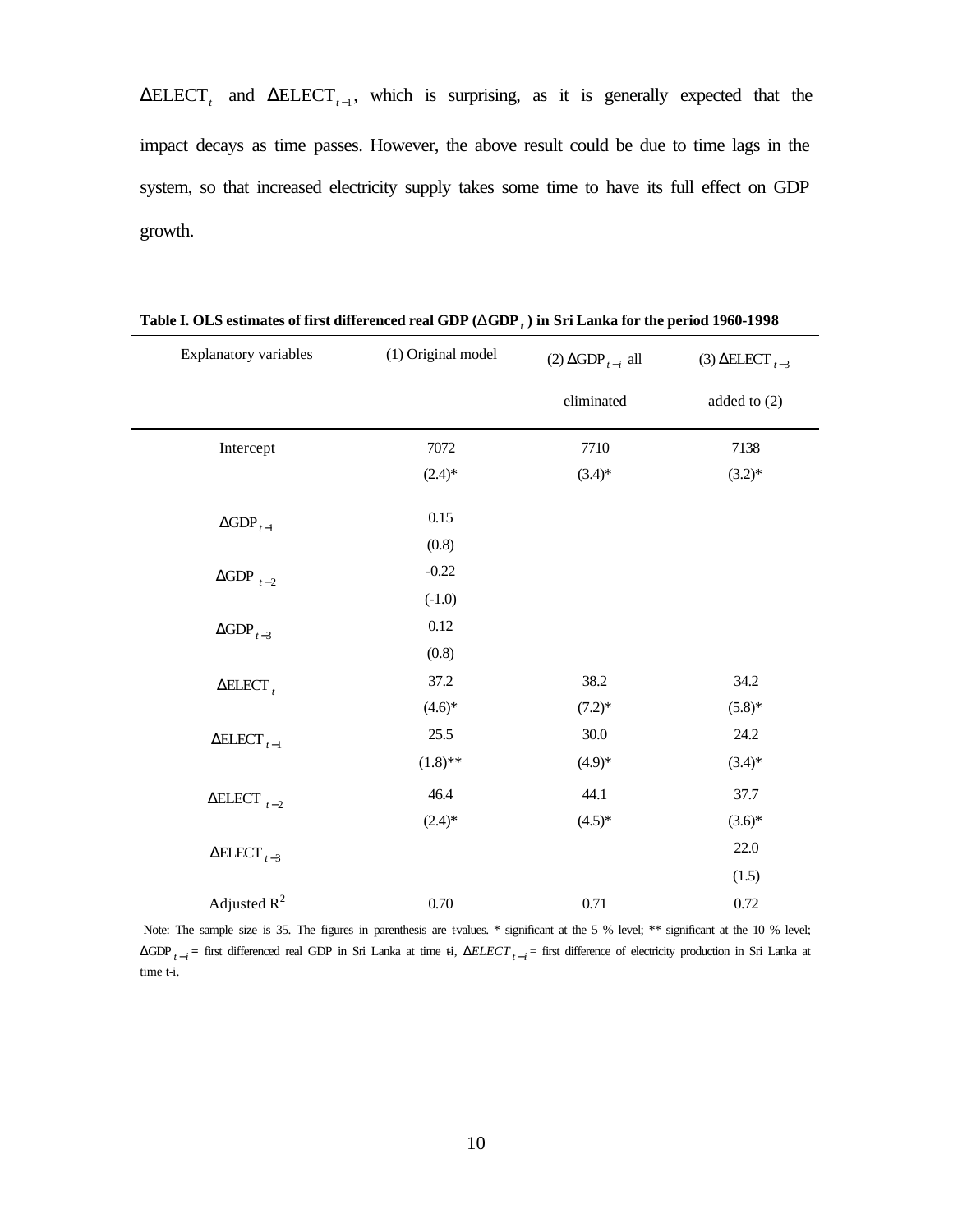#### **Implications for the parameter EO**

 $\overline{a}$ 

Based on the above regression result, a value for the parameter EO (expected increase in economic output) used in the CBA model in Morimoto and Hope (2001) can be estimated. The standard error (SE) for the coefficients of  $\Delta ELECT$ <sub>t</sub>,  $\Delta ELECT$ <sub>t-1</sub>, and  $\Delta$ ELECT  $_{t=2}$  are 5.3, 6.1, and 9.7 respectively. Therefore, the standard error for their sum should be  $[5.3^2+6.1^2+9.7^2]^{1/2}=12.6$  with the assumption of these coefficients following independent normal distributions<sup>12</sup>. Hence, the  $95\%$  confidence interval for the joint impact of  $\Delta ELECT$ ,  $\Delta ELECT$ <sub>t-1</sub>, and  $\Delta ELECT$ <sub>t-2</sub> (which is what the parameter EO represents) is  $[38.2+30.0+44.1]+(-1.96(12.6) = 88-137$ . Then, the 95% confidence interval for the parameter EO may be expressed as the range  $88000$  to  $137000Rs/MWh^{13}$ . This range of values is much higher than the Ceylon Electricity Board estimation of 26000Rs/MWh, used as the modal value in the CBA model in Morimoto and Hope  $(2001)^{14}$ .

<sup>&</sup>lt;sup>12</sup> However, if the distributions of each coefficient are correlated,  $SE(\text{sum of the three})$ coefficients)= $[SE(c_0)^2 + SE(c_1)^2 + SE(c_2)^2 + 2\{cov(c_0, c_1) + cov(c_0, c_2) + cov(c_1, c_2)\}]^{1/2} = [5.3^2 + 6.1^2 + 9.7^2 + 2(0.25 - 1.2^2)]$  $3.8+25.1$ ]<sup>1/2</sup>=14.2. This calculation is carried out by the statistical package Microfit.

<sup>&</sup>lt;sup>13</sup> The value for the standard error for the coefficients of  $\triangle ELECT_t$ ,  $\triangle ELECT_{t-1}$ , and  $\triangle ELECT_{t-2}$  are 5.3, 6.1, and 9.7 respectively. Thus the 95% confidence interval (CI) values are calculated as follows;  $CI(\Delta ELECT_1)$  = 38.2+/-1.96\*(5.3),  $CI(\Delta ELECT_{t-1})$  = 30.0+/-1.96\*(6.1),  $CI(\Delta ELECT_{t-2})$  = 44.1+/-1.96\*(9.7), Hence, the 95% confidence interval values for the coefficients  $\Delta E L E C T_t$ ,  $\Delta E L E C T_{t-1}$ , and  $\Delta$ ELECT<sub>t-2</sub> are [27.8-48.6], [18.0-42.0], and [25.1-63.1] respectively.

<sup>&</sup>lt;sup>14</sup> The UK Electricity Pool uses the even lower value of 23000Rs/MWh, as the value of lost load in UK. The value of outage cost to Chilean industry lies between 6080Rs/MWh (for 10% 1-month equiproportional restriction) and 17380Rs/MWh (for 30% 10-months equiproportional restriction). See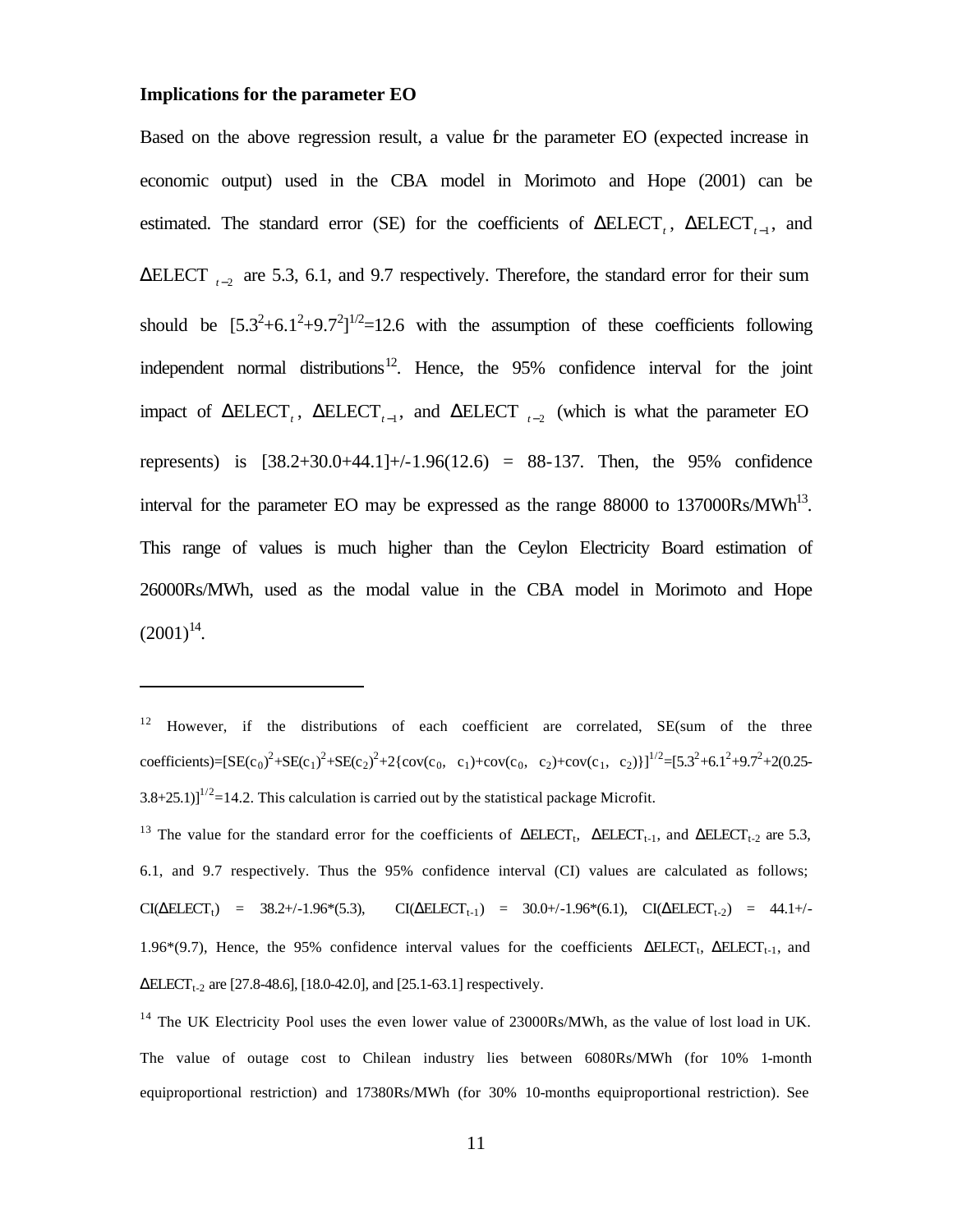The range that Morimoto and Hope (2001) used for the parameter EO was a triangular distribution with minimum  $= 10000$ , most likely  $= 26000$ , and maximum  $=$ 118500Rs/MWh respectively. The regression results provide some support for this range since EO = 88000-137000Rs/MWh, estimated in this paper, overlaps this range. However, the estimates here allow the value to be much higher. The minimum value of 10000Rs/MWh, which is much lower than the minimum estimated value, now seems hard to justify. The maximum value of 118500Rs/MWh is not large enough to cover the full range of the estimated results. It is possible to expect such large economic growth due to increased power supply as predicted by the model, since Sri Lanka is currently facing power shortages, which may slow down the economic growth.

One final calculation is needed. The coefficient of  $\triangle ELECT$   $_{t-2}$  has the highest value according to the above result. Therefore it is necessary to check whether  $\Delta ELECT_{t-3}$  also has a significant impact on GDP growth. Thus,  $\Delta ELECT_{t-3}$  is added to the model in order to check its impact on  $\Delta$ GDP. The result shown in Column 3 of Table I indicates that the coefficient of  $\Delta ELECT$ <sub>*t*-2</sub> is again larger than the coefficients of  $\Delta ELECT$ <sub>*t*</sub> and  $\Delta ELECT_{t-1}$ ; however, the coefficient of  $\Delta ELECT_{t-3}$  is the smallest and insignificant. Furthermore, the 95% confidence interval value for the parameter EO predicted by the

Serra and Fierro (1997) for more details. The exchange rates of  $£1 = 184Rs$ , and  $$1=79Rs$  are used (Central Bank of Sri Lanka 2000).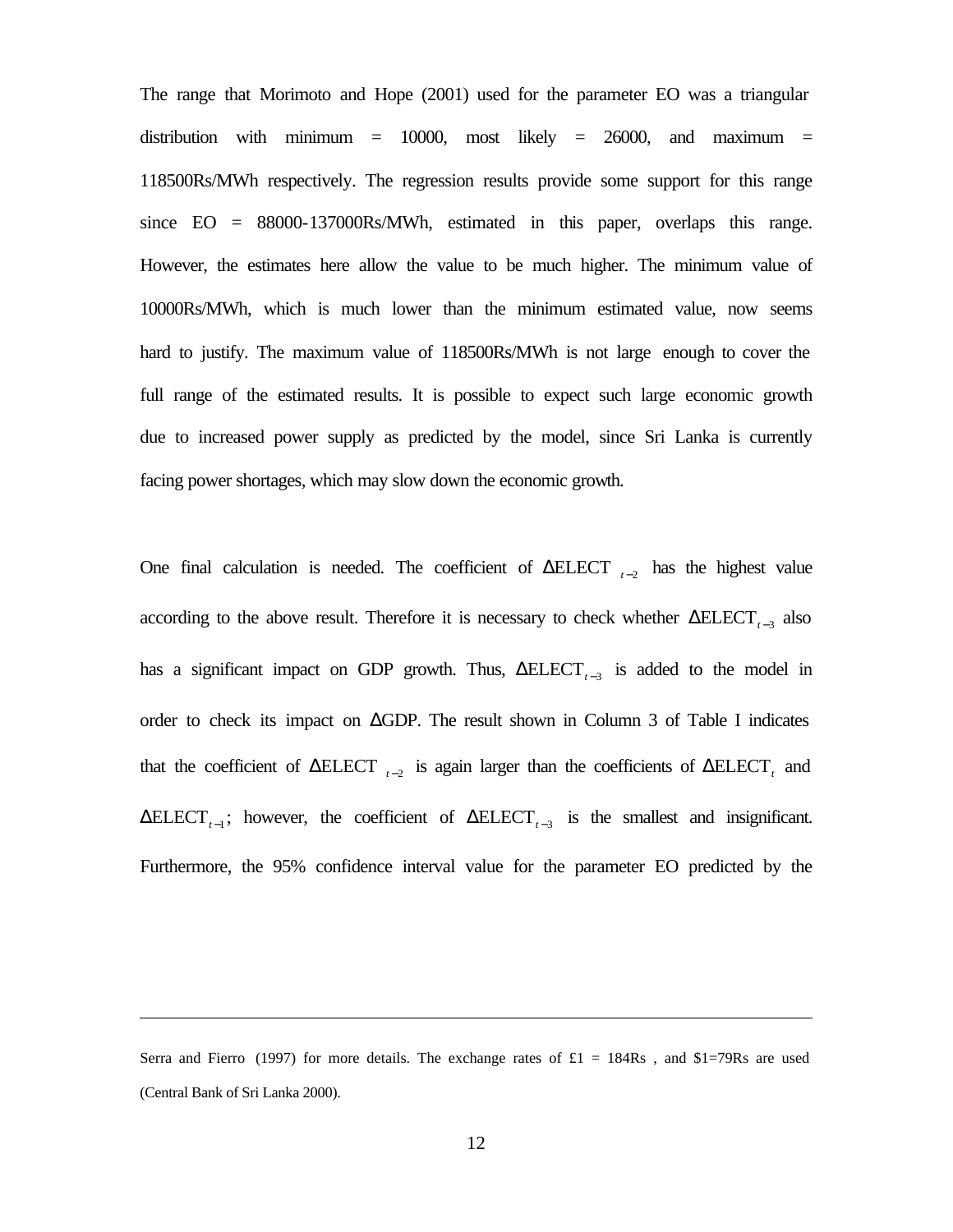model with  $\triangle ELECT_{t-3}$  is 78000 to 158000Rs /MWh, calculated using the same procedure as above; a very similar value to the one without  $\Delta E L E C T_{t-3}$ <sup>15</sup>.

<sup>&</sup>lt;sup>15</sup>  $(34.2+24.2+37.7+22)+/-1.96(5.9^2+7.2^2+10.5^2+15.0^2)^{1/2} = 78-158$ . The value for the standard error for the sum of the coefficients of  $\triangle ELECT_t$ ,  $\triangle ELECT_{t-1}$ ,  $\triangle ELECT_{t-2}$ , and  $\triangle ELECT_{t-3}$  is 14.5 if these coefficients are correlated. This is calculated by  $[5.9^2 + 7.2^2 + 10.5^2 + 15.0^2 + 2(11.2 + 8.5 - 41.6 + 41.6 - 59.5 - 65.9)]^{1/2}$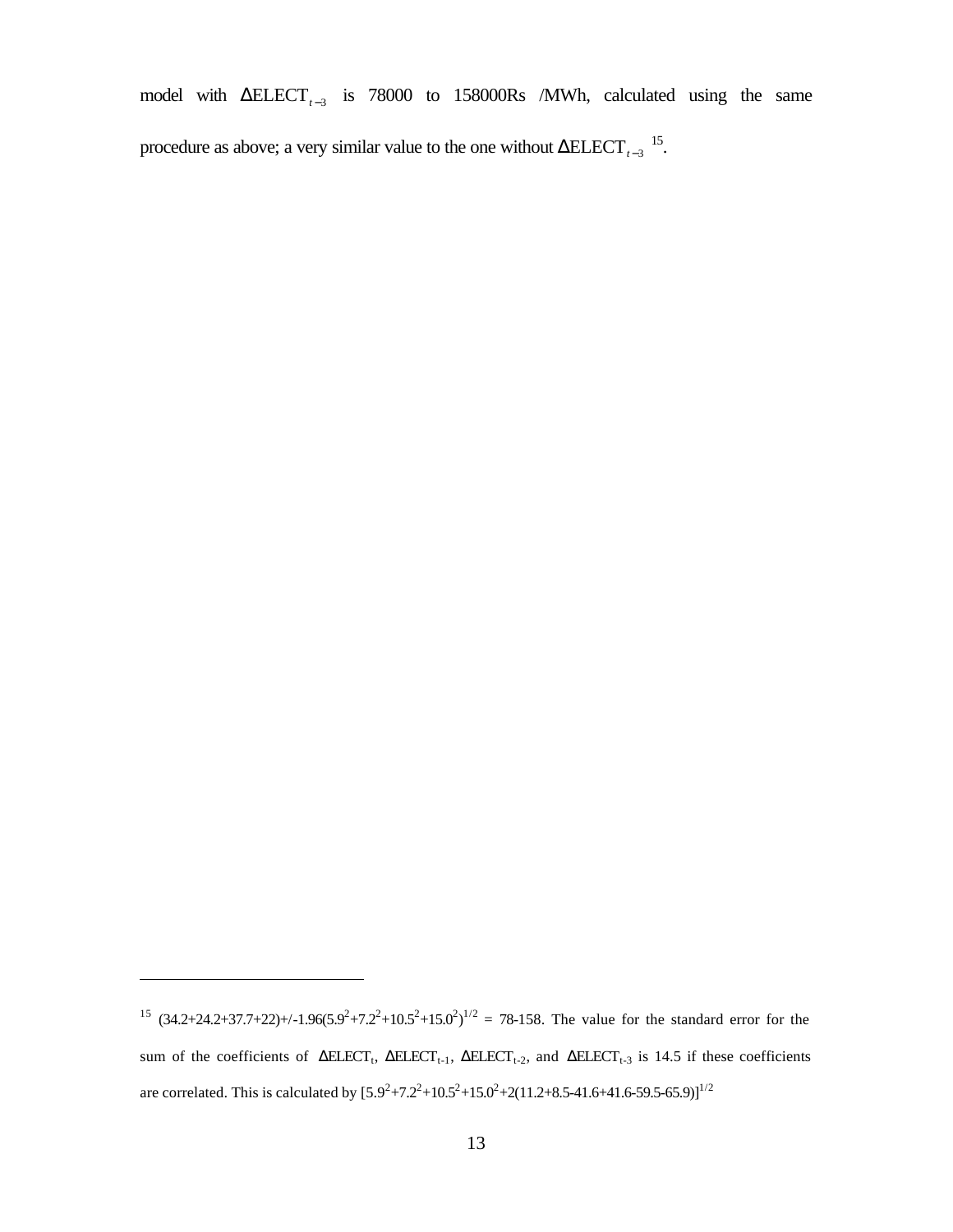#### **Conclusion**

The impact of electricity supply on economic growth in Sri Lanka is closely examined in this study. The methodology is based on the research conducted by Yang (2000), using a simple econometrics model. The findings imply that current as well as past changes in electricity supply have a significant impact on a change in real GDP in Sri Lanka. The result can also be used to estimate a better range for the parameter EO (increase in economic output due to increased electricity supply in Sri Lanka) in the CBA model that we have developed (Morimoto and Hope (2001)). We calculate extra economic output of 88000 to 137000 Rs for every 1MWh increase in electricity supply in Sri Lanka.

The above bi-variate relationship between GDP and electricity production may be overestimated, as the usual production function also includes capital and labor. Hence, in future work, capital and labor parameters could also be included to improve the model.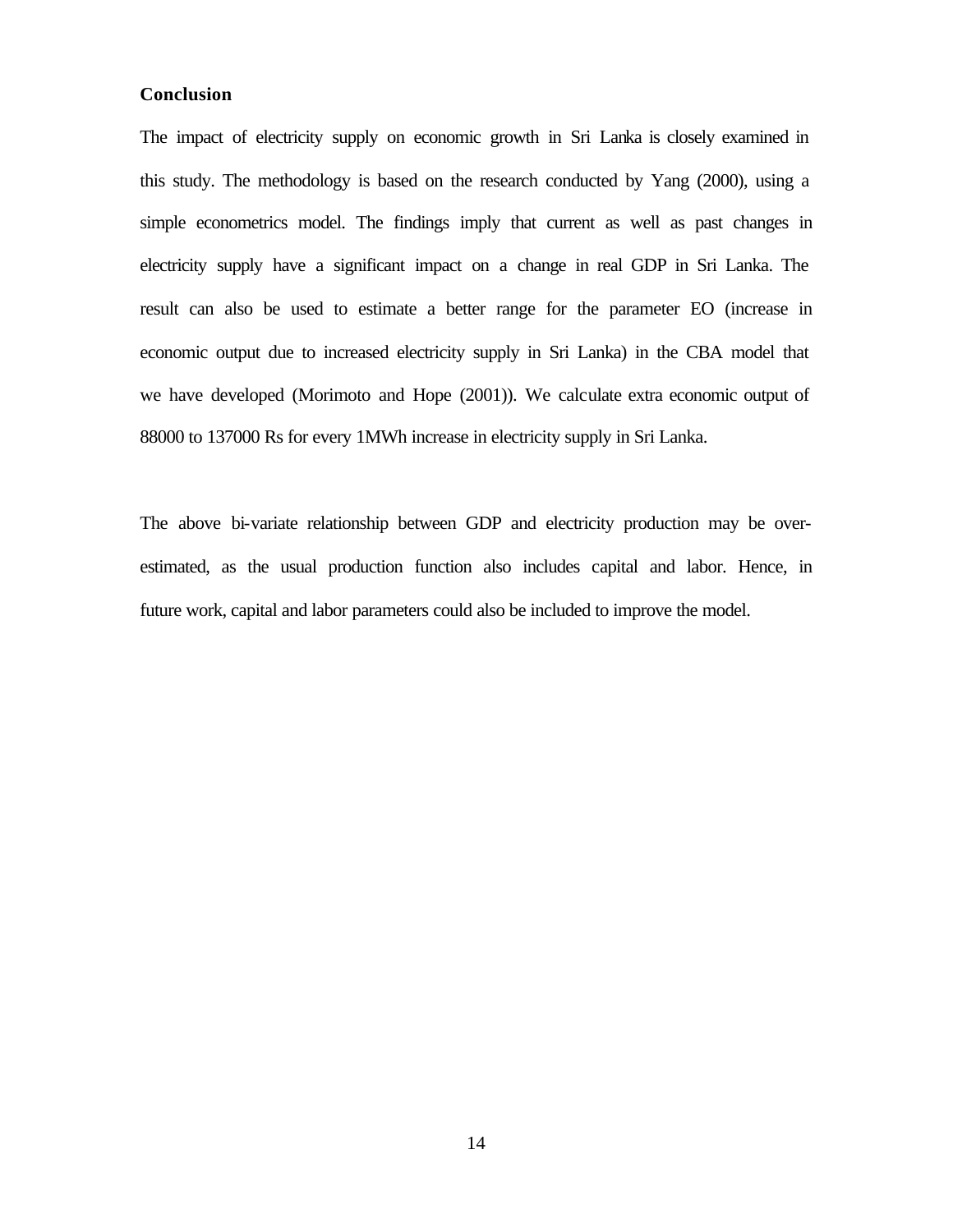#### **Acknowledgement**

We would like to thank Mr S. Fernando and Mr N. Sandasiri from Ceylon Electricity Board, and the Staff of the Munasinghe Institute for Development (MIND) and Lanka International Forum on Environment (LIFE) for their help towards this study, especially for data collection. Useful comments and suggestions from Prof. H-Y Yang (Department of Economics, Shih-Hsin University, Taiwan) and Mr C. Constantinou (University of Cambridge, UK) are also greatly acknowledged.